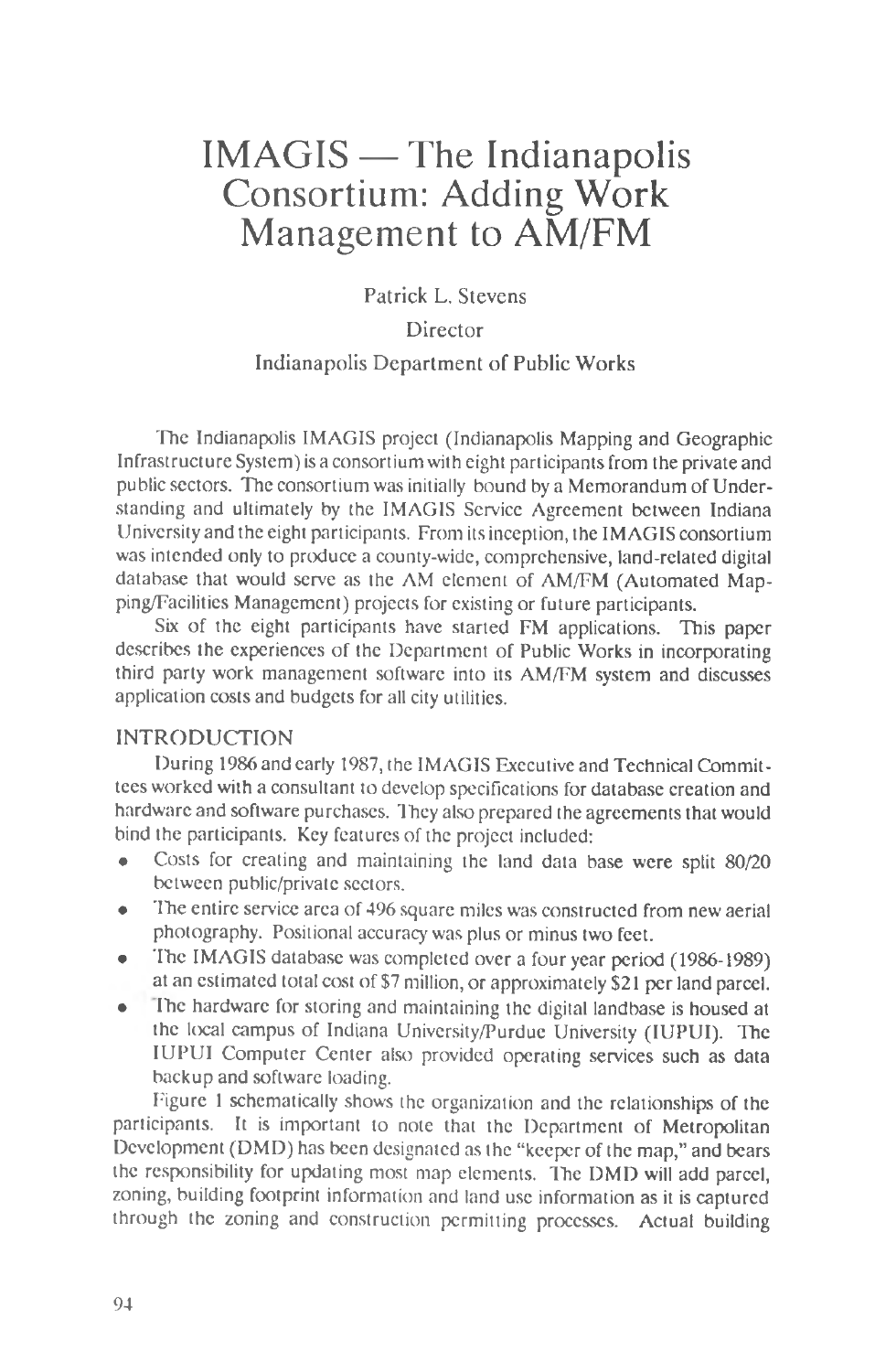otprints, elevation contours, impervious surfaces, etc. will be captured through triodic photographic updates.



## **ADDING WORK MANAGEMENT (AM/FM/WM) IN THE DEPARTMENT OF PUBLIC WORKS**

The vast majority of activity in an organization that manages any type of community-wide facility occurs in areas other than planning and engineering. Most activity consists of monitoring the level of service provided, acting on customer requests, physically maintaining the facility, issuing and recording work orders, maintaining inventories and rolling stock, managing a labor force and cost accounting. In general these activities are called Work Management (WM).

The Department of Public Works manages several county-wide programs including sanitary sewers, drainage and flood control facilities, solid waste collection and disposal and air pollution control. The Department's strategy is to implement an automated Work Management (AM/FM/WM) system for each of its major programs over a several year period as budgets allow. Sewer programs were scheduled first. There are a few sewer maintenance Work Management packages on the market, but none were found that produced maps or communicated with mapping packages. An RFP was issued to firms that offered a sewer maintenance Work Management package that:

- Ran on, or had the ability to be imported to, the VAX VMS environment;
- Demonstrated the ability to transfer files to and from the Synercom system and produced maps while in the sewer maintenance package; and
- Managed all phases of a sewer maintenance program including physical inventory, cleaning, construction, inspection, complaints, fleet management, labor, and materials.

The RFP also required that the firm provide a turn-key package including all data conversion. Four firms responded to the RFP and Hansen Software was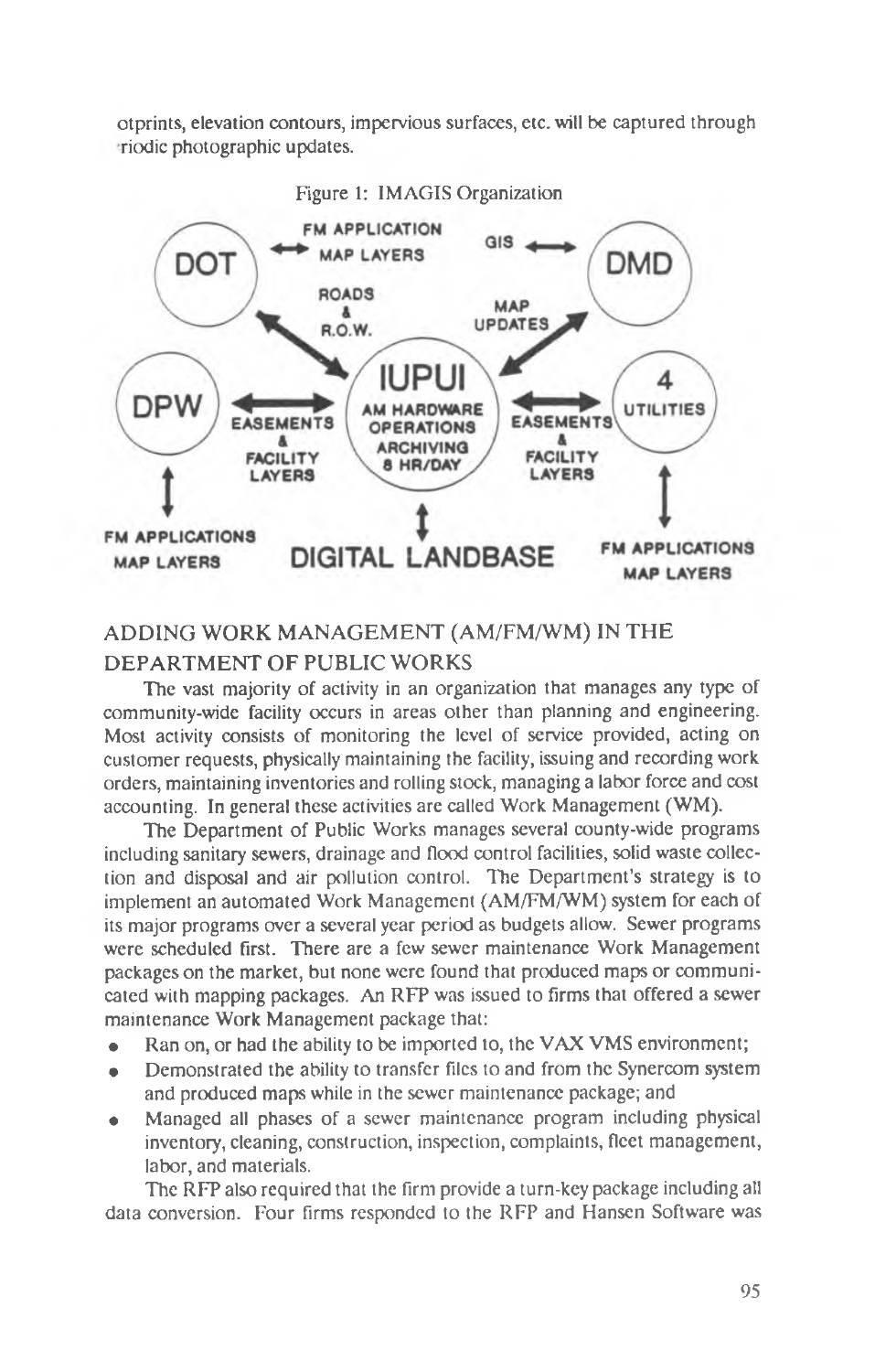selected as the vendor best able to fulfill our requirements. Figure 2 is a schematic of the basic features of the Hansen package.

In defining the interface between the Work Management (WM) package and the AM/FM package, it was recognized that both packages had database management abilities. Two broad questions that had to be answered were, "How do we keep from duplicating data in the two data bases?" and "Which data base manager should be relied upon for day-to-day activities?" It was concluded that while most sewer maintenance activities have geographic significance, they are not geographic in nature and do not require the powers of a mapping system data manager. Any activity can be located on the map merely by knowing the address of the activity or sewer segment number. Both of these exist as attributes in separate data layers in the AM/FM database. Figure 3 shows that the interface between the two databases occurs through either address or sewer segment number.

Producing a map of sewer maintenance activities can be accomplished by transferring the address or sewer segment files that have been produced by standard query of the WM database. The Hansen package produces ten standard mapping routines from the various modules in the WM package. For example, the construction work order routine will produce a file of segments that have had a certain type of repair or perhaps have barricades in place. The complaint routine will produce files by either address or segment number that can be mapped to help diagnose problems.

## **FM/WM BUDGET FOR SEWER MAINTENANCE**

The IMAGIS strategy calls for the consortium to own only the AM hardware and software while each participant must obtain separate hardware to perform its FM/WM applications. The Department of Public Works spent the following to implement the entire sewer FM/WM program, including hardware and mapping software capable of supporting other Department programs:

| Hardware Purchase                         | \$200,000   |
|-------------------------------------------|-------------|
| Software Purchase (Synercom and Hansen)   | 300,000     |
| Data Collection and manual mapping        | 1,500,000   |
| Convert manual maps to digital layer      | 75,000      |
| Convert sewer records to digital database | 300,000     |
| Total                                     | \$2,275,000 |

This program costs approximately \$11 per connected customer and approximately \$0.18 per linear foot of sanitary sewer. Figure 4 compares the relative cost of implementing and maintaining the FM/WM system to other activities that commonly occur in a sewer program such as smoking and rehabilitation. In terms of relative cost, the \$0.18 per foot management system investment is nearly one tenth the cost of manually inspecting one foot of sewer.

The hardware component of the FM/WM system cost \$2.90 per connected customer and includes a CPU and communications network capable of supporting most of the Department's future needs. The Department's philosophy is that everyone who either uses or builds the database should have easy access to it. Therefore, the network reaches the Engineering, Customer Service, Sewer Maintenance and Leak Busters Divisions. The network installed is shown in Figure 5.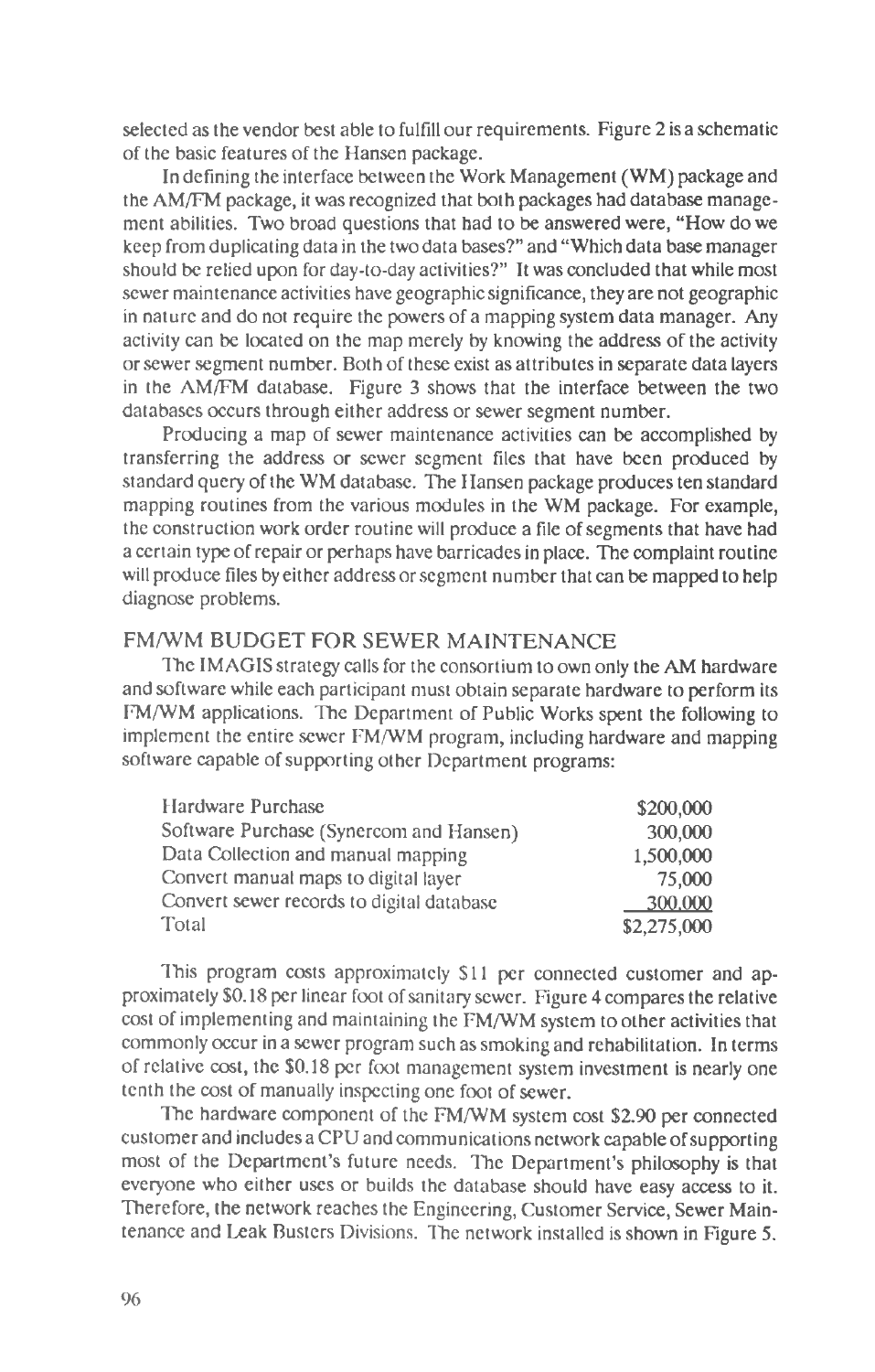





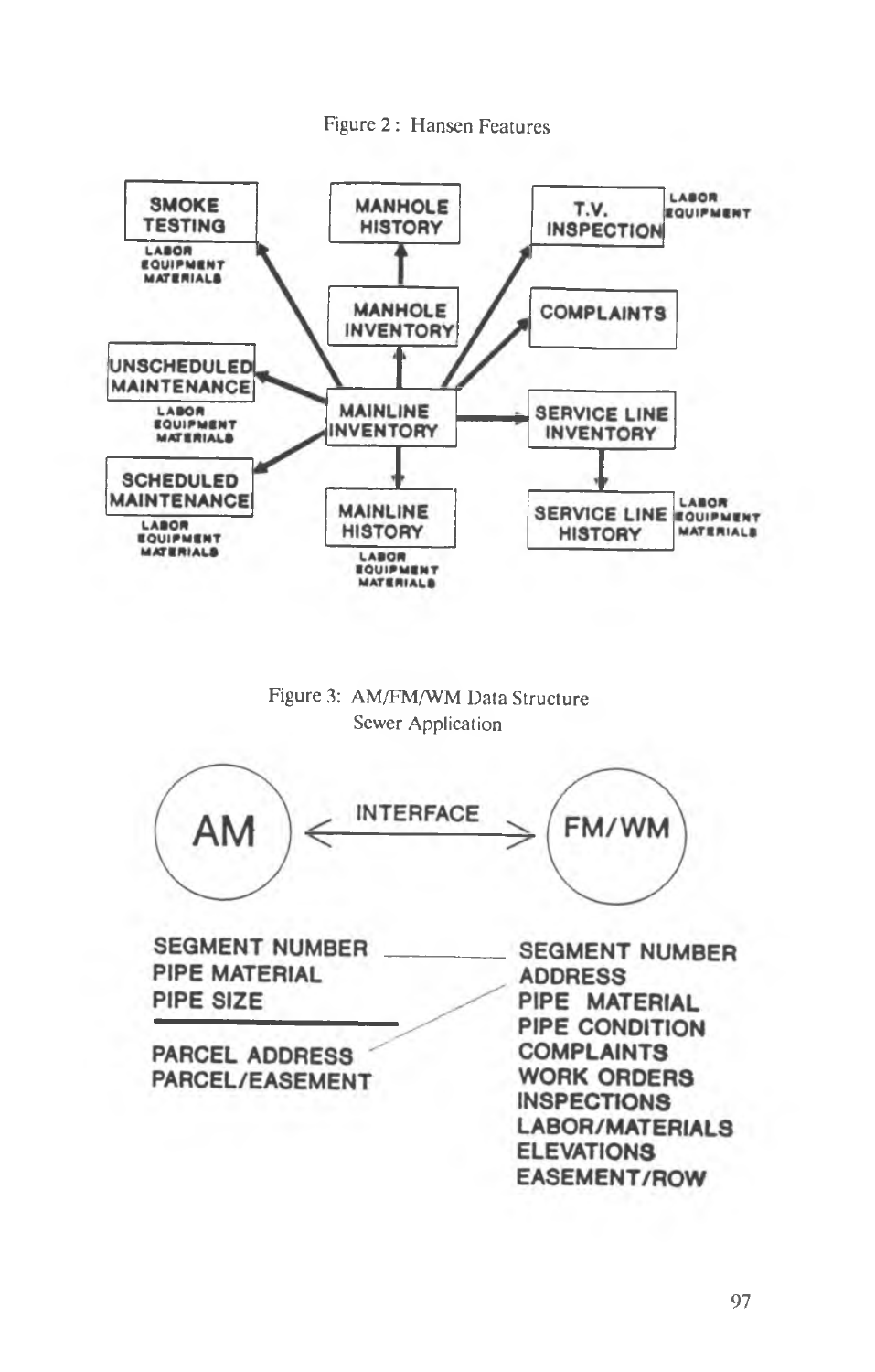



Figure 5: Network Configuration

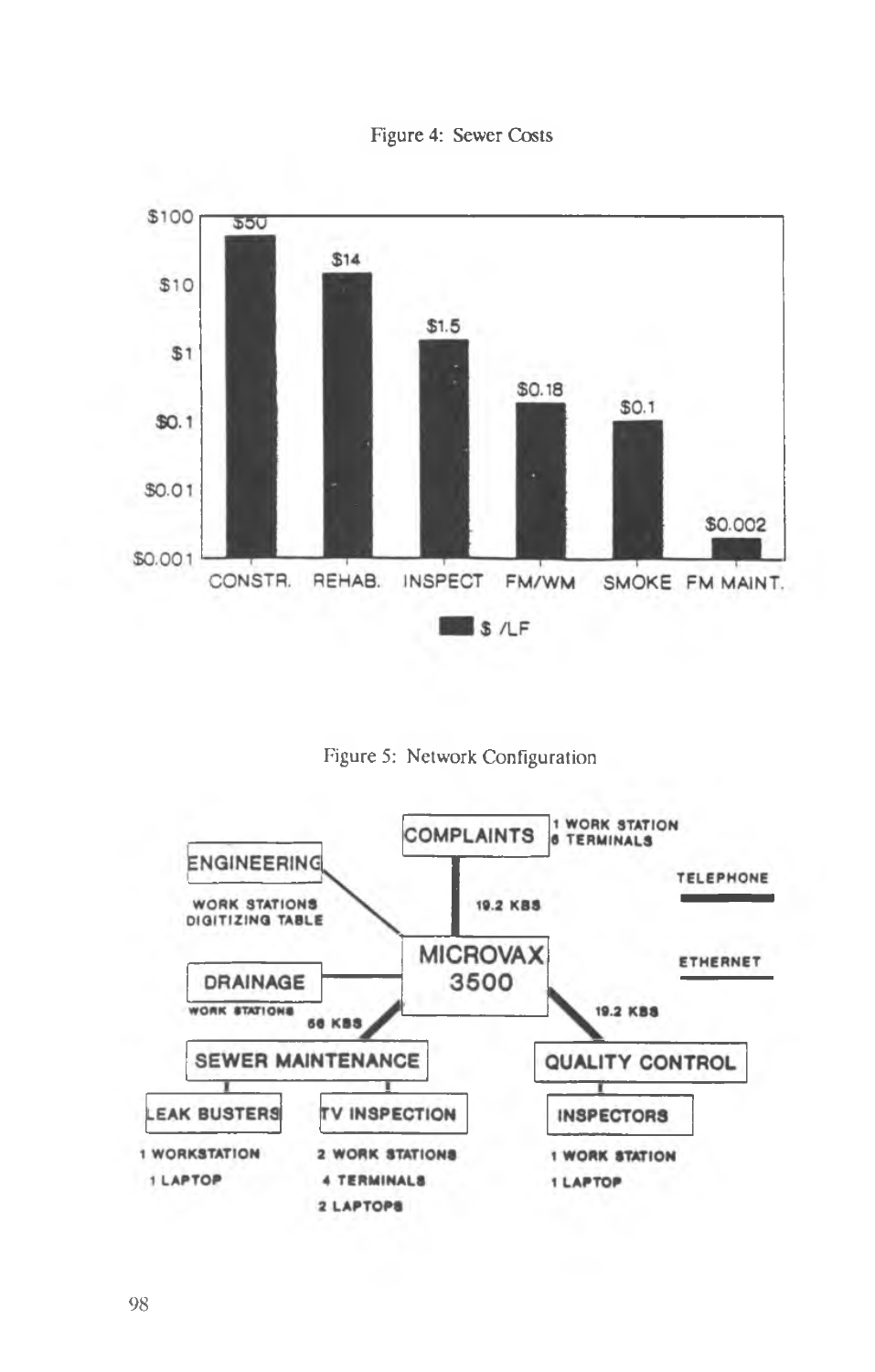The network connects four remote sites, which will eventually expand to six sites. One of the features of the Work Management package is its ability to download to, and upload data from, laptop computers used by field people. There was initial reluctance to use laptops for data entry in the field. However, after one or two day's use, the laptops became very popular. At the start of a day's work a supervisor downloads the database for the sewer segments that each crew will be working on. Inspection data is then entered directly into the laptop. Downloading occurs at the end of the day, which avoids the transfer of paper records for each segment. So far, only TV inspection personnel are using the laptops, but future software updates will allow other types of field data to be entered through the laptops.

## **USING IMAGIS FOR SOLID WASTE COLLECTION**

Solid waste in Marion County had historically been collected by the Department's crews in the inner city area and by twenty-five companies in disorganized fashion throughout the remainder of the county. In the suburban areas, individual homeowners contracted for collection services and, as a result, a subdivision could be receiving solid waste pickup five days per week by five or more haulers. In 1990, the Department expanded its control of collection of 220,000 homes throughout the county. Each hauling company was awarded a geographic area with approximately the same number of homes it served prior to the expansion. A software package was needed to:

- 1. Create the areas to assign to hauling companies;
- 2. Count the homes in each area;<br>3. Send bills to each address in ea
- Send bills to each address in each area;
- 4. Track billing and payment history for each address;
- 5. Track service requests or complaints for each address; and
- 6. Pay each hauler for the number of homes in its area.

Because the IMAGIS database was being completed and debugged during the time the expansion was being prepared, the engineers were often forced to perform the task by both manual and computerized methods. Figure 6 is a table of the costs experienced doing this work both ways. Setup costs were higher for the computer-based system of establishing hauler areas, however annual costs were lower. Figure 7 shows that the payback for this investment occurs after the third year of operation.

## Figure 6: Solid Waste Application Project Costs (\$1000)

|                         | <b>IMAGIS</b>     |     | <b>MANUAL</b>            |     |
|-------------------------|-------------------|-----|--------------------------|-----|
|                         | <b>FIRST COST</b> |     | ANNUAL FIRST COST ANNUAL |     |
| <b>DEFINE AREAS</b>     | з                 |     | 30                       | s   |
| <b>VERIFY ADDRESS</b>   | 230               |     | 230                      | 20  |
| <b>BILLING SOFTWARE</b> | 973               |     | 973                      |     |
| HARDWARE & SOFTWARE     | 323               | 10  |                          |     |
| <b>SERVICE</b><br>REPS. |                   | 150 |                          | 325 |
| TOTAL                   | 1.529             | 162 | 1,233                    | 350 |